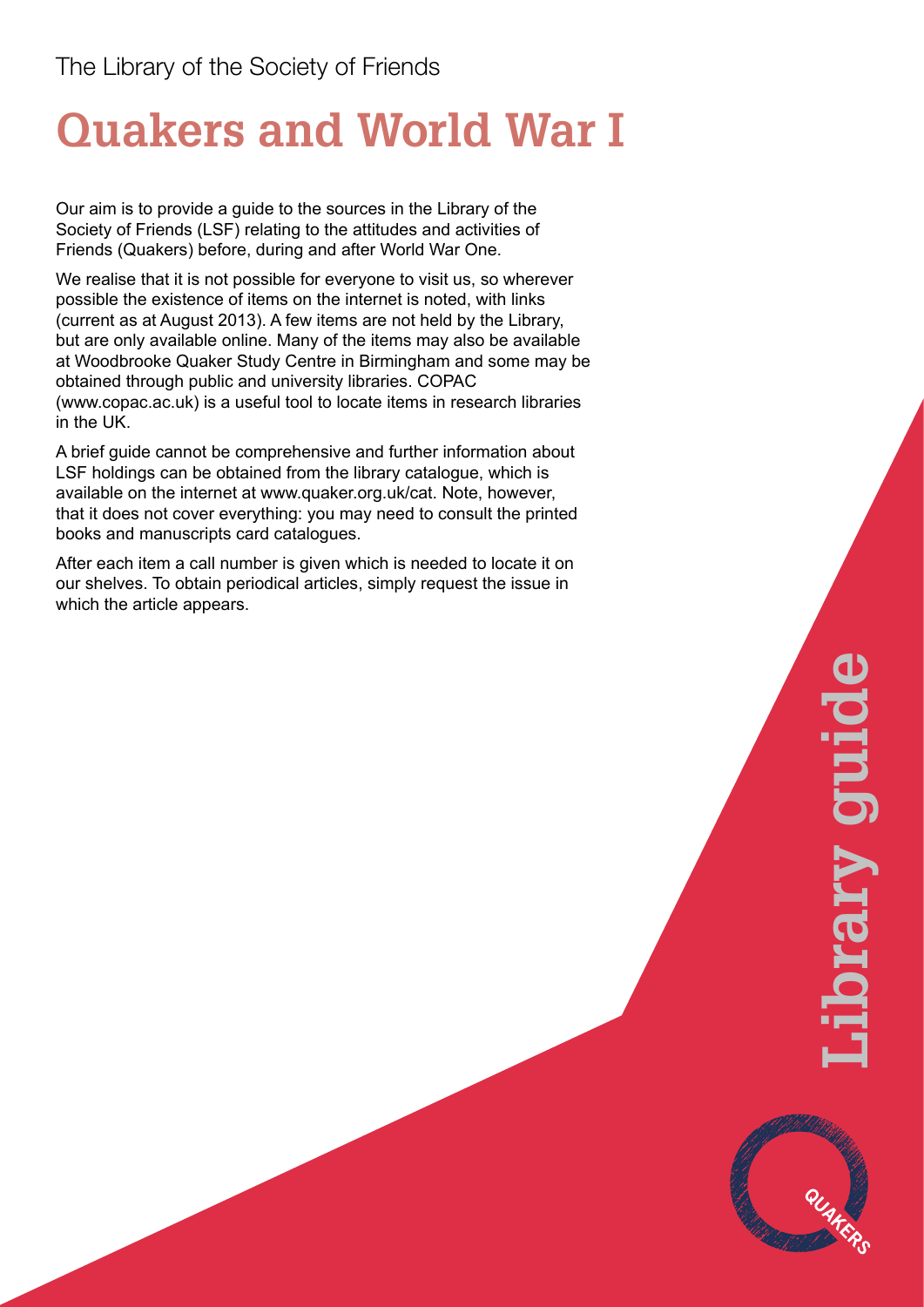# **General sources**

Kennedy, Thomas C. *British Quakerism 1860–1920: the transformation of a religious community*. Oxford: Oxford University Press, 2001. 477p. 097.03 KEN

Chapters 7–11 are particularly relevant

Kennedy, Thomas C. "Many Friends do not know 'where they are': some divisions in London Yearly Meeting during the First World War", *Quaker theology*, no. 11, Spring–Summer 2005.

Available online at: http://quest.quaker.org/Issue%20-%2011%20-%20Kennedy%20-01.htm

Kerr-Wilson, Andrew D. *The Sword and the light: the evolution of the peace testimony of the British Society of Friends, 1914–1918*. MA thesis, McMaster University, 1985. 208p.

Not in the Library. Available online at: http://digitalcommons.mcmaster.ca/opendissertations/7069

Rubinstein, David. 'Friends and war, 1914–15'. *Journal of the Friends Historical Society*; vol.62, no.1, 2010, pages 67–86.

Tucker, Leigh. 'English Friends and censorship, World War I', *Quaker history*, vol. 71, no. 2, Fall 1982, pages 114–124.

Tucker, Leigh. *The English Quakers and World War I*. PhD thesis, University of North Carolina, 1972. 274p. L COMENT CONSERVITY CONSERVATION CONTROLLERGY OF DETAILS

# **Press cuttings and periodicals**

The Library has several collections of newspaper cuttings on Quakers and World War One.

Vol. QQ covering the period from 1912 to 1914 – not all World War One material

Vol. RR covering 1914–1918

Vol. TT covering 1918–1921

Vol. WW covering Quarterly meetings (lectures, correspondence, obituaries), the Guildhall Trial, conscientious objection and the Friends Ambulance Unit

Vol XX. War Victims Relief

The weekly journal *The Friend* will also be vital for any study. *The Ploughshare*, published between 1912 and 1919 was an important vehicle for Quakers with anti-war views. An article on it appears on the Library's blog Quaker strongrooms (see back page).

# **The Peace Movement, Conscientious Objection and Conscription**

Quaker attitudes towards peace have a long history, going back to the Peace Testimony of 1661. For further information on this, see a booklet which was produced by Britain Yearly Meeting in 2011 which is available at http://www.quaker.org.uk/350.

# **Printed sources: books, pamphlets and articles**

Ayles, W. et al. *Why I am a conscientious objector: being answers to the tribunal catechism.* London: No Conscription Fellowship, 1916. 20p. 051.54 [War 12/62] and 051.54 [Peace 29/1]

Quaker contributors include James Hindle Hudson (Labour MP), Robert O. Mennell and Hubert Wiliam Peet.

Bell, Julian H, ed. *We did not fight: 1914–1918 experiences of war resisters*. London: Cobden-Sanderson, 1935. 392p. 051.57 BEL

Includes 'War and peace, 1914' by Norman Angell ; 'War victims' relief' by David Garnett ; 'Experiences in the Friends' Ambulance Unit' by Olaf Stapledon.

Bibbings, Lois S. *Telling tales about men: conceptions of conscientious objectors to military service during the First World War*. Manchester: Manchester University Press, 2009. 259p. 051.59 BIB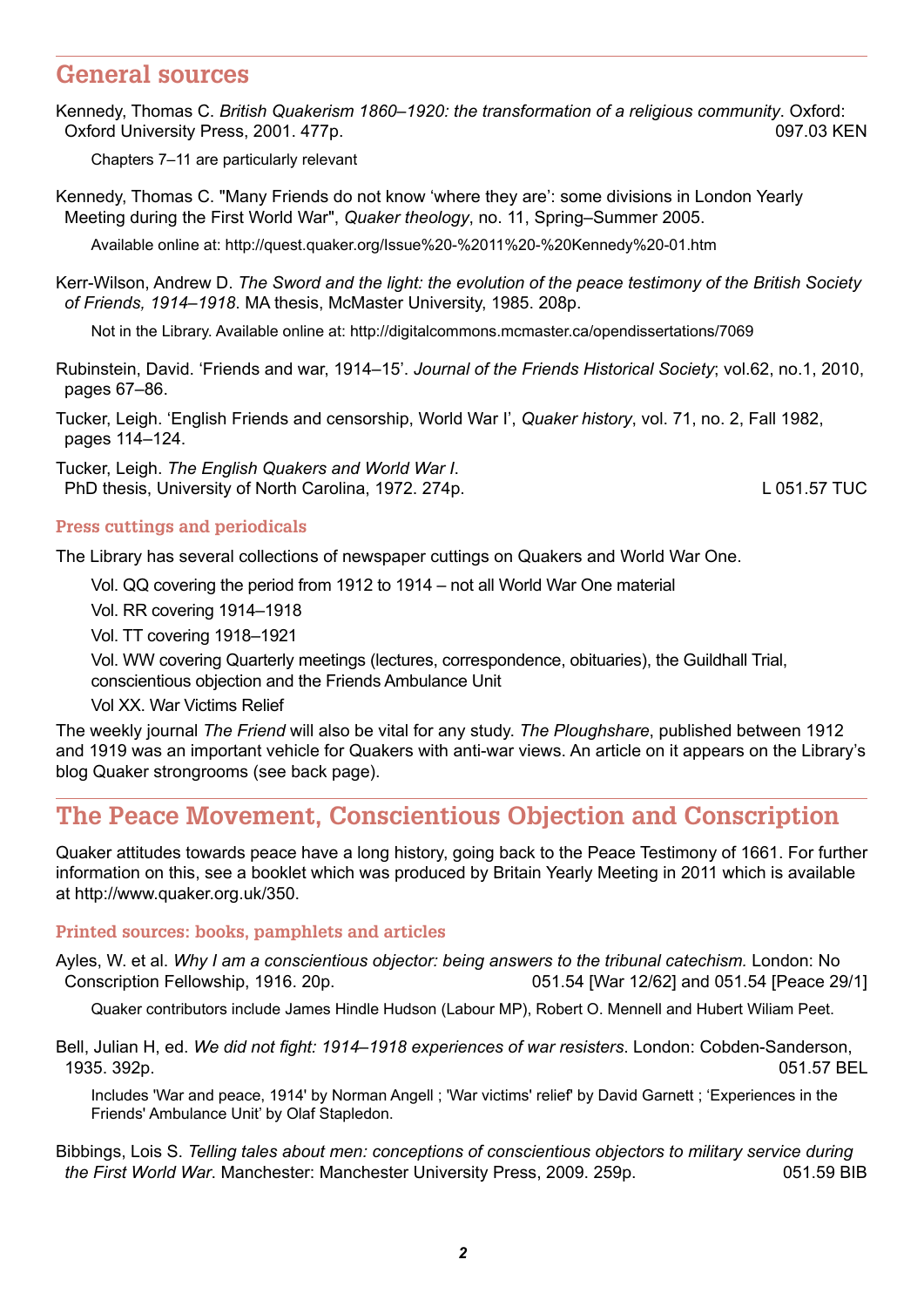Brock, Peter. *Those strange criminals: an anthology of prison memoirs by conscientious objectors from the Great War to the Cold War.* Toronto: University of Toronto Press, 2004. 505p. 051.599 BRO Quakers include Stephen Hobhouse, Hubert William Peet, Kathleen Lonsdale and Kathleen Wigham. Brock, Peter. 'Prison samizdat of British conscientious objectors in the First World War from *The Journal of prisoners on prisons*, vol 12, 2003. Box 552/14 and 15 Includes Old lags Hansard, Walton leader and Winchester whisperer. Boulton, David. *Objection overruled*. London: McGibbon & Kee, 1967. 319p. 051.57 BOU Catchpool, Corder. *Letters of a prisoner: for conscience sake*. London: Allen & Unwin, 1941. 163p. 051.57 CAT Ceadel, Martin. *Pacifism in Britain 1914–1945: the defining of a faith.*  Oxford: Clarendon Press*,* 1980. 342p. 051.59 CEA Chamberlain, W.J. *A C.O. in prison.*  London: No-Conscription Fellowship, [1917]. 62p. 051.54 [Peace 26/22]; Chamberlain, W.J. *Fighting for peace: the story of the war resistance movement*. London: No More War Movement, 1929. 115p. **051.57 CHA** Cole, Clara G*. The objectors to conscription and war: a record of their suffering and sacrifice, their letters and tribunal appeals, their testimony for liberty of conscience.* Manchester: Workers Northern Publishing Society, 1936. 96p. 051.57 COL Elliott, Malcolm. 'Opposition to the First World War: the fate of conscientious objectors in Leicester', *Transactions of the Leicestershire Archaeological and Historical Society*, issue 77, 2003, pages 82–92. Box L215/8 Available at http://www.le.ac.uk/lahs/downloads/05\_7799\_vol77\_Elliott.pdf Francis, Thomas W. *The tribunal manual: containing the Military Service Acts 1916 & 1917, the regulations and instructions, and cases decided by the Central Tribunal ... and decisions of the courts, with notes etc*. Whitby: Cheshire Pub., 1917. 141p. 051.57 FRA Goodall, Felicity. *A question of conscience: conscientious objection in the two world wars*. Stroud: Sutton Publishing, 1997. 212p. 051.59 GOO Graham, John W. *Conscription and conscience: a history 1916–1919*. London: Allen & Unwin, [1922]. 388p. 051.57 GRA Available at: www.archive.org/details/conscriptioncons00grahrich Hayes, Denis. *Conscription conflict: the conflict of ideas in the struggle for and against military conscription in Britain between 1901 and 1939*. London: Sheppard Press, 1949. 408p. 051.57 HAY Hayes, Will. *My life in gaol*. London: New Religious Movement, [1932]. 10p. Box 496/17 Hirst, Margaret E. *The Quakers in peace and war*. London: Swarthmore Press, 1923. 560p. 051.59 HIR Available at www.archive.org/details/quakersinpeacewa00hirsuoft Hughes, William R. *Indomitable Friend: the life of Corder Catchpool 1883–1952*. London: Allen & Unwin, 1956. 196p. 092.3 CAT/HUG James, Stanley B. *The men who dared: story of an adventure.* London: C.W. Daniel, 1917. 100p. 051.59 JAM Kennedy, Thomas C. *The hound of conscience: a history of the No-Conscription Fellowship 1914–1919*. Fayetteville: University of Arkansas Press, 1981. 322p 051.59 KEN Kennedy, Thomas C. '"They in the Lord who firmly trust": a Friend at war with the Great War'. *Quaker history*, vol. 78, no. 2, Fall 1989, pages 87–102.

About Wilfrid Littleboy, later Clerk of London Yearly Meeting.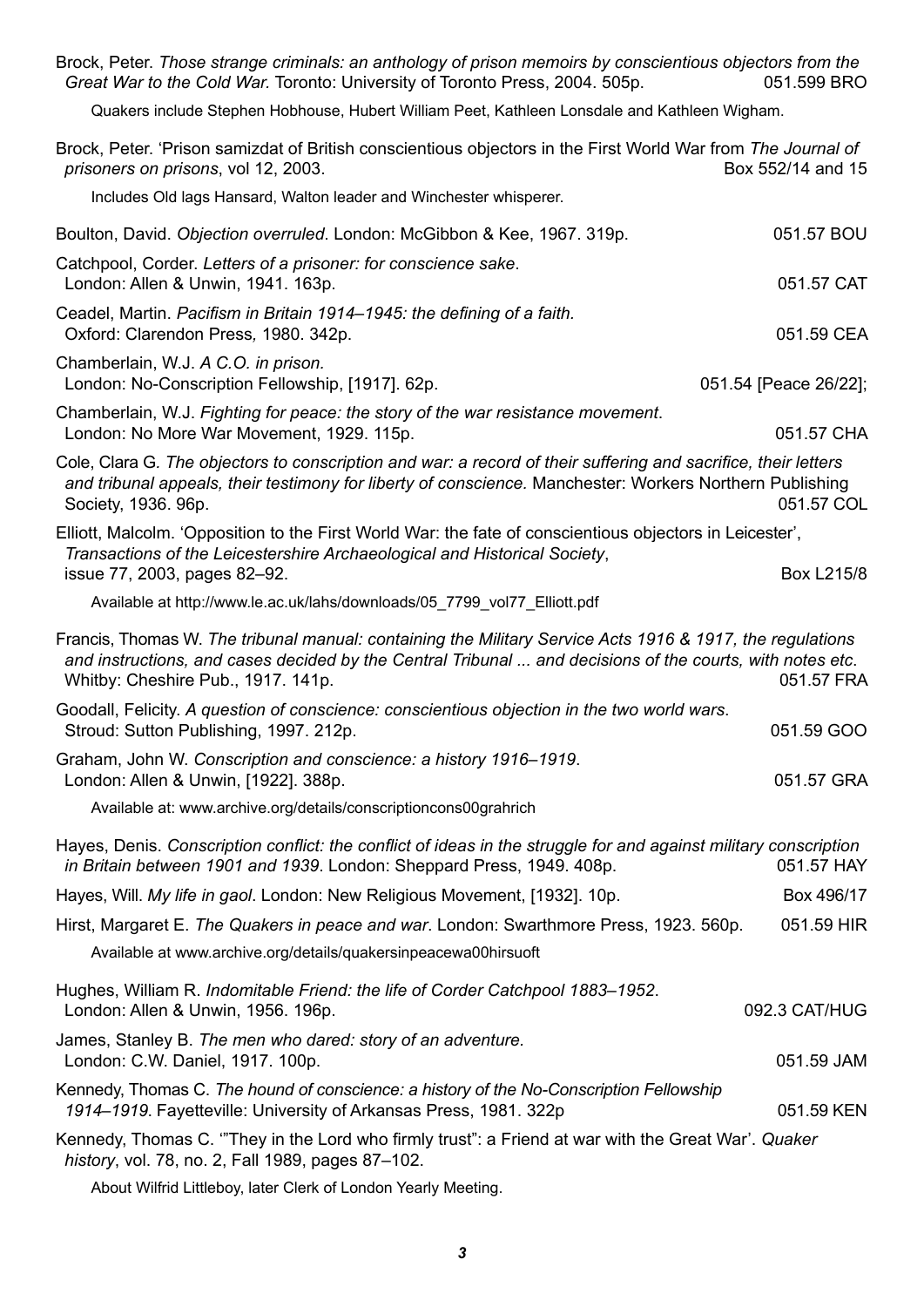Mason, E. Williamson. *Made free in prison*. London: Allen & Unwin, 1918. 212p. 051.57 MAS Moorehead, Caroline. *Troublesome people: enemies of war 1916–1986*. London: Hamish Hamilton, 1987, 344p. 051.59 MOO Peake, Arthur S. *Prisoners of hope*. London: Allen & Unwin, 1918. 127p. 051.59 PEA Available online at: http://www.unz.org/Pub/PeakeArthur-1918. Cases of several British Quaker C.O.s in World War One are discussed, pages 105–124. Pearce, Cyril. *Comrades in conscience: the story of an English community's opposition to the Great War.* London: Francis Boutle, 2001. 369p. 051.59 PEA Rae, John. *Conscience and politics: the British government and the conscientious objector to military service 1916–1919*. London: Oxford University Press, 1970. 280p. 051.57 RAE Vellacott, Jo. *Bertrand Russell and the pacifists in the First World War*. Brighton: Harvester, 1980. 326p. (2008) 2008 2009 201.599 RUS/VEL Originally a PhD thesis, McMaster University, 1975. Thesis available online at: http://digitalcommons.mcmaster.ca/opendissertations/857/

# **Unpublished Sources: archives and manuscripts**

#### **Archives**

London Yearly Meeting *minutes* (the annual *Proceedings* have been printed since 1858)

Meeting for Sufferings (its standing executive committee): manuscript or typescript *minutes*

*Minutes and papers* of the following committees are also relevant. Further information on the Committees' functions and activities is available from the Library.

Peace Committee 1888–1965 Friends Service Committee 1915–1920 War & Social Order Committee 1915–1928 Visitation of Prisoners Committee 1916–1920 Wartime Statistics Committee 1917–1922

#### **Manuscripts**

This list is not comprehensive. Ask Library staff for assistance in locating all relevant papers.

| Barritt, Cornelius: (sentenced to death, 1916) account of experiences                                                                            | TEMP MSS 62       |
|--------------------------------------------------------------------------------------------------------------------------------------------------|-------------------|
| Brocklesby, John: (sentenced to death, 1916) account of experiences                                                                              | TEMP MSS 412      |
| Davies, Russell V.: papers on registration as a CO in World War One,<br>consisting mainly of correspondence                                      | TEMP MSS 690      |
| Dryderdale log: logbook kept by a house-party of former COs and families, 1919                                                                   | MS Vol S 477      |
| Ewan, George Alfred: prison memories of a World War One CO                                                                                       | TEMP MSS 761      |
| Harvey, T. Edmund: correspondence with COs from 1916–1920; includes papers from the<br>Pelham Committee, which sought to find employment for COs | TEMP MSS 835      |
| Lane, Terence: collection of material about World War One COs                                                                                    | TEMP MSS 585      |
| No-Conscription Fellowship: duplicated papers, 1914–1919                                                                                         | <b>MS Vol 149</b> |
| Philcox, Rowland: personal papers of World War One CO                                                                                            | TEMP MSS 197      |
| Plummer, Hubert: account of experiences as World War One CO.                                                                                     | TEMP MSS 594      |
| Pollard, Pauline: correspondence with World War One COs                                                                                          | TEMP MSS 454      |
| Rowntree, Arnold: papers                                                                                                                         | TEMP MSS 977      |
|                                                                                                                                                  |                   |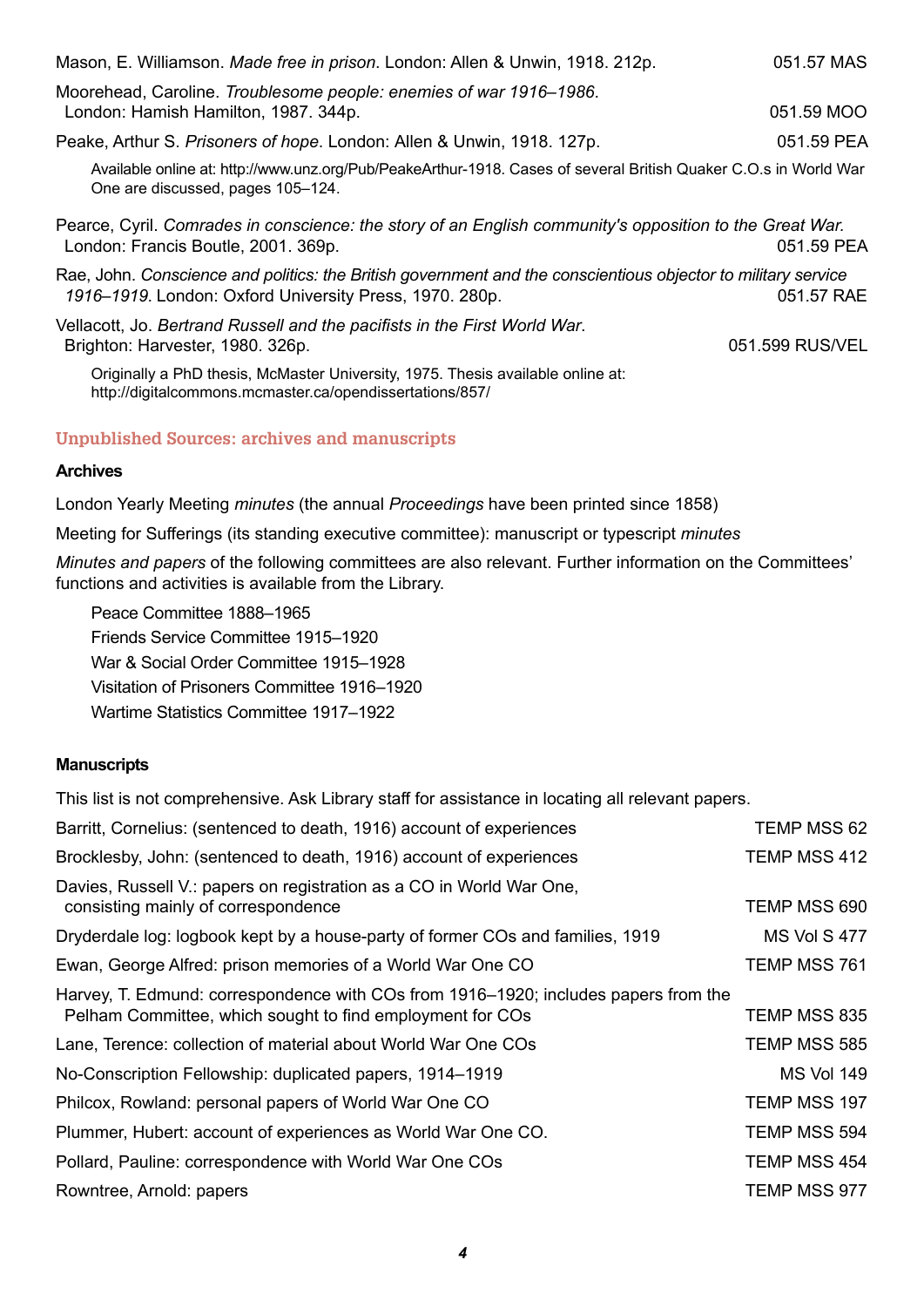| Rowntree, Maurice L.: papers of World War One CO                   | TEMP MSS 480 |
|--------------------------------------------------------------------|--------------|
| Sainty, Frederick B.: notebook of Quaker prison visitor, 1917–1919 | MS Vol S 410 |
| Tait, Frederick: diary of World War One CO                         | TEMP MSS 907 |
| Wild, H. E: personal papers of World War One CO                    | TEMP MSS 122 |
| Wilkinson, A. Denby: Account of experiences as a World War One CO  | TEMP MSS 686 |

# **Printed sources: Periodicals**

CO's Hansard: a weekly reprint from the official parliamentary reports. London: No-Conscription Fellowship. 1916–1919.

Northern Friends Peace Board Annual Reports 1913–

The Tribunal. London: No-Conscription Fellowship 1916–1919

# **Friends Service during the First World War**

It is important to note that there were also non-Friends serving with both of the following organisations and there was some overlap in membership. The picture was not clear-cut and some Friends were involved with other organisations: some signed up for military service.

# **Friends Emergency and War Victims Relief Committee (FEWVRC)**

An official committee of London Yearly Meeting which operated from 1914 to 1924.

# **Printed Sources: Books**

The main history of the organisation is:

| Fry, A. Ruth. A Quaker adventure, the story of nine years' relief and reconstruction. |            |
|---------------------------------------------------------------------------------------|------------|
| London: Nisbet, 1926. 389p.                                                           | 066.36 FRY |

Available for browsing but not downloading at: http://hdl.handle.net/2027/mdp.39015014523776

A selection of other related titles includes:

Back, Lyndon S. 'The Quaker mission in Poland: relief, reconstruction, and religion', *Quaker history*, vol. 101, no. 2, Fall 2012, pages 1–23.

Bell, William A. *A scavenger in France: being extracts from the diary of an architect, 1917–1919*. London: E. W. Daniel, 1920. 353p. 033.944 BEL

Available online at: http://archive.org/details/scavengerinfranc00bellrich

Crook, Margaret Brackenbury. *The track of the storm: tales of the Marne, Meuse and Aube.*  London: Headley, 1917. 111p. 6. 2010. The state of the state of the state of the state of the state of the state of the state of the state of the state of the state of the state of the state of the state of the state of th

Not a Friend, but spent two periods in France between 1916 and 1917

Greenwood, J. Ormerod. *Friends and relief: a study of two centuries of Quaker activity in the relief of suffering caused by war or natural calamity*. York: William Sessions, 1975. 360p. 033.1 GRE

Volume 1 of *Quaker encounters*. Relevant chapters include 'Quakers in the First World War', 'The Friends Ambulance Unit during the First World War, 1914–19 and the Anglo-Italian Ambulance Unit, 1915–18' and 'The Friends War Victims Relief Committee; and the Emergency Committee for the Assistance of Germans, Austrians and Hungarians in Distress, 1914–1924.'

Jones, Rufus M. *A service of love in war time: American Friends' relief work in Europe, 1917–1919*. New York: Macmillan, 1920. 284p. **Department Controller and Controller Controller Act 100** New York: Macmillan, 1920. 284p.

McFadden, David and Gorfinkel, Claire. *Constructive spirit : Quakers in revolutionary Russia*. Pasadena: Intentional Productions, 2004. 213p. 066.39 MCF

Loch, Joice NanKivell and Loch, Sydney. *The river of a hundred ways: life in the war-devastated areas*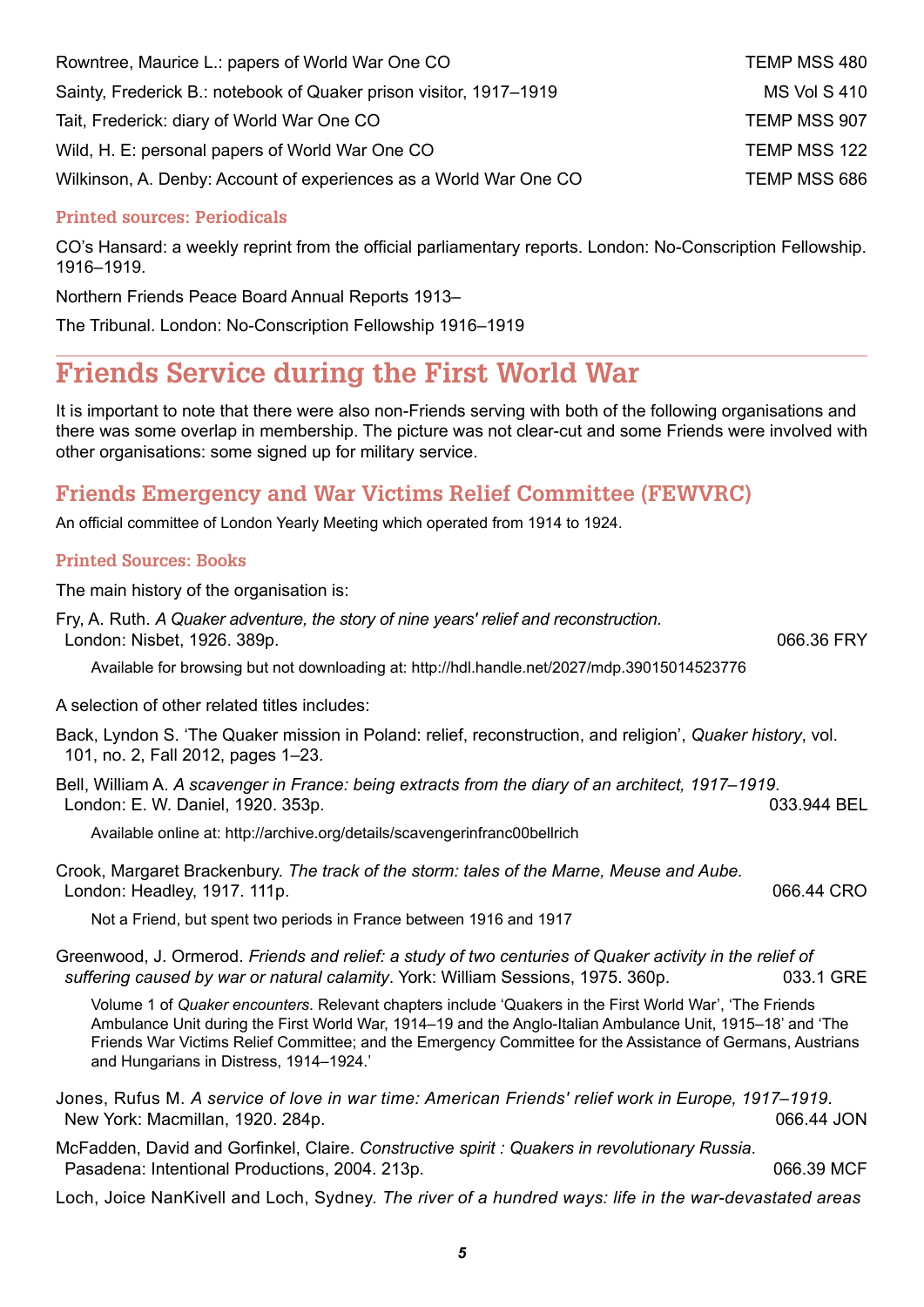*of Eastern Poland.* London: Allen & Unwin,1924. 256p. 066.42 NAN

Payne, Muriel. *Plague, pestilence and famine*. London: Nisbet, 1923. 146p. 066.39 PAY

A record of the author's famine relief work in Russia in 1922.

Pye, Edith M. (ed.). *War and its aftermath: letters from Hilda Clark .. from France, Austria and the Near East, 1914–1924*. [Wells: Clare, Son and Co., printers] 1956. 125p. 066.36 CLA

See also unpublished sources section for Hilda Clark's papers.

Roberts, Sian Lliwen. *Place, life histories and the politics of relief: episodes in the life of Francesca Wilson, humanitarian educator activist*. PhD thesis, University of Birmingham, 2010. 395p.

Not held in the Library, but available online at: http://etheses.bham.ac.uk/848/1/Roberts10PhD\_A1a.pdf

Storr, Katherine. *Excluded from the record: women, refugees and relief, 1914–1929*. Oxford: Peter Lang, 2009. 316p. 066.46 STO

Thomas, Edward. *Quaker adventures: experiences of twenty-three adventurers in international understanding*. New York: Revell, 1928. 221p. **066 THO** 

# **Printed sources: periodicals**

Emergency Committee for the Assistance of Germans, Austrians and Hungarians in Distress (from 1919 part of Friends Emergency and War Victims' Relief Committee) *Reports*, London: 1914–1919. Pers/Emergency

*Reconstruction* : 1918–1920. Journal of the Friends Relief Missions in Europe : succeeded by *International Service*: 1920–23. Pers/Rec

War Victims' Relief Committee (from 1919 Emergency and War Victims' Relief Committee). *Reports*, 1st to 10th. London: 1914–1923. Pers/F7/War

# **Unpublished sources: archives and manuscripts**

FEWVRC official records consist of minutes and committee reports of the central organisation and extensive documentation about relief work and projects in the various countries. They also document relations with other bodies working in the field, such as the American Friends Service Committee, the Nansen International Office for Refugees, the Red Cross, the Famine Relief Committee and Friends Ambulance Unit.

An outline listing of archives is available in the Reading Room and the entire collection is being fully catalogued during 2013–2014, thanks to a grant from the Joseph Rowntree Charitable Trust. When completed, the catalogue will be available at www.quaker.org.uk/cat

A name index to FEWVRC workers which gives the dates and location of service is also available for consultation in the Reading Room.

Personal papers held include the following:

Cashmore, Hilda. Her journal describes a period spent working for the FEWVRC on the Marne in France in 1914–1915. TEMP MSS 777

Clark, Hilda. Undertook relief within France. The collection consists of correspondence, journal letters, postcards, photographs, lantern slides, official travel documents and unpublished writings and is described in an article on the library's blog at: http://librarysocietyfriendsblog.wordpress.com/2012/07/03/world-war-iand-its-aftermath-cataloguing-the-papers-of-hilda-clark-1881-1955/ TEMP MSS 301

Fox, Alizon. Worked under the auspices of FEWVRC in a refugee camp in Udon, Holland, 1916–1918. TEMP MSS 891

Renton, Sara. A worker with the FEWVRC at Châlons-sur-Marne in France from January 1917 to April 1919. The diaries include photographs, newspaper cuttings, postcards and other items. MS Vols. 446–447

Thompson, Rebecca. Relief worker in Buzuluk, Russia, 1922–1923. TEMP MSS 888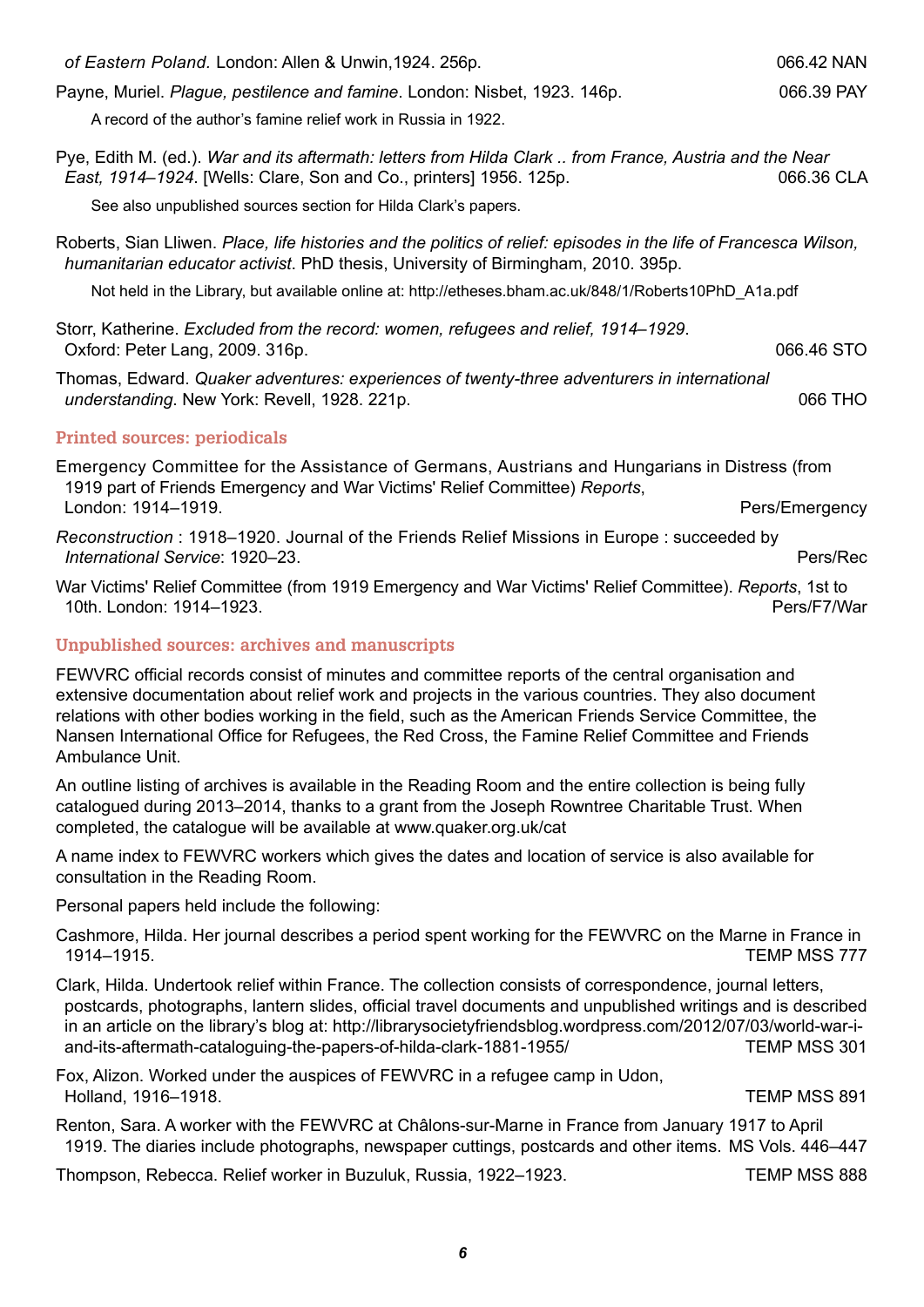# **Unpublished sources: photographs**

The large collection of photographs, estimated at 1,500 in number, is primarily arranged by country. For further information please ask Library staff.

# **'Enemy aliens'**

#### **Printed sources**

Baily, Leslie*. Craftsman and Quaker: the story of James T. Baily 1876–1957*. London: Allen & Unwin, 1959. 144p. 092.3 BAI

Baily was a Quaker relief worker who was Industrial Superintendent at Knockaloe on the Isle of Man from 1915–1919

Chapman, Colin R. and Moss, S. Richard. *Detained in England 1914–1920: Eastcote POW Camp, Pattishall: a brief, illustrated history.* Durley: Lochin Publishing, 2012. 64p.

Cresswell, Yvonne. 'Behind the wire: the material culture of civilian internment on the Isle of Man in the First World War', in: Dove, Richard. *Totally un-English: Britain's internment of 'enemy aliens' in two world wars.* London: Research Centre for German and Austrian Exile Studies, 2005. 209p. 066 DOV

Thomas, Anna B. *St. Stephens House: the story of the Emergency Committee for the Assistance of Germans, Austrians and Hungarians in Distress, 1914–1920*. London: 1921. 066 THO

Available at: http://www.isle-of-man.com/manxnotebook/fulltext/sh1920/

#### **Unpublished sources: archives and manuscripts**

Garrett-Smith, Celia M. Member of the Camps Executive Committee 1916–1919. (15 items). TEMP MSS 889

# **Friends Ambulance Unit (FAU) 1914–1919**

An independent body which operated from 1914 to 1919: its founders and most of its governing council were Friends.

# **Printed sources: books, pamphlets and articles**

The official history of the FAU is:

*The Friends Ambulance Unit 1914–1919: a record,* edited by Meaburn Tatham & James E. Miles. London: Swarthmore Press, 1920. 263p. 066.44 TAT

*List of Members of the Friends' Ambulance Unit 1914–1919.*  London: Friends' Ambulance Unit*, 1919. 127p.* 066.44 FRI

Davies, Amanda. *The good straight Englishwoman*. Orford: Orford Books, 2005. 144p. 066.44 DAV

Chapter 7–10 relates to the nursing work of Clare Hedley-Peek and Winifred Morris in World War I and its aftermath on FAU hospital barge in France and for the Red Cross

Robson, Richard H. 'Quakers in the carnage of the First World War: an individual story from the Friends' Ambulance Unit' *Quaker studies*, Vol.2, no.1, Summer 1997, p. 69–77

Young, Geoffrey Winthrop. *A story of the work of the Friends' Ambulance Unit, Oct. 1914 –April, 1915*. London: Friends Ambulance Unit (1914–1919), 1915. 25p.

With others, Young formed the first British Ambulance Unit for Italy, which he commanded until January 1919.